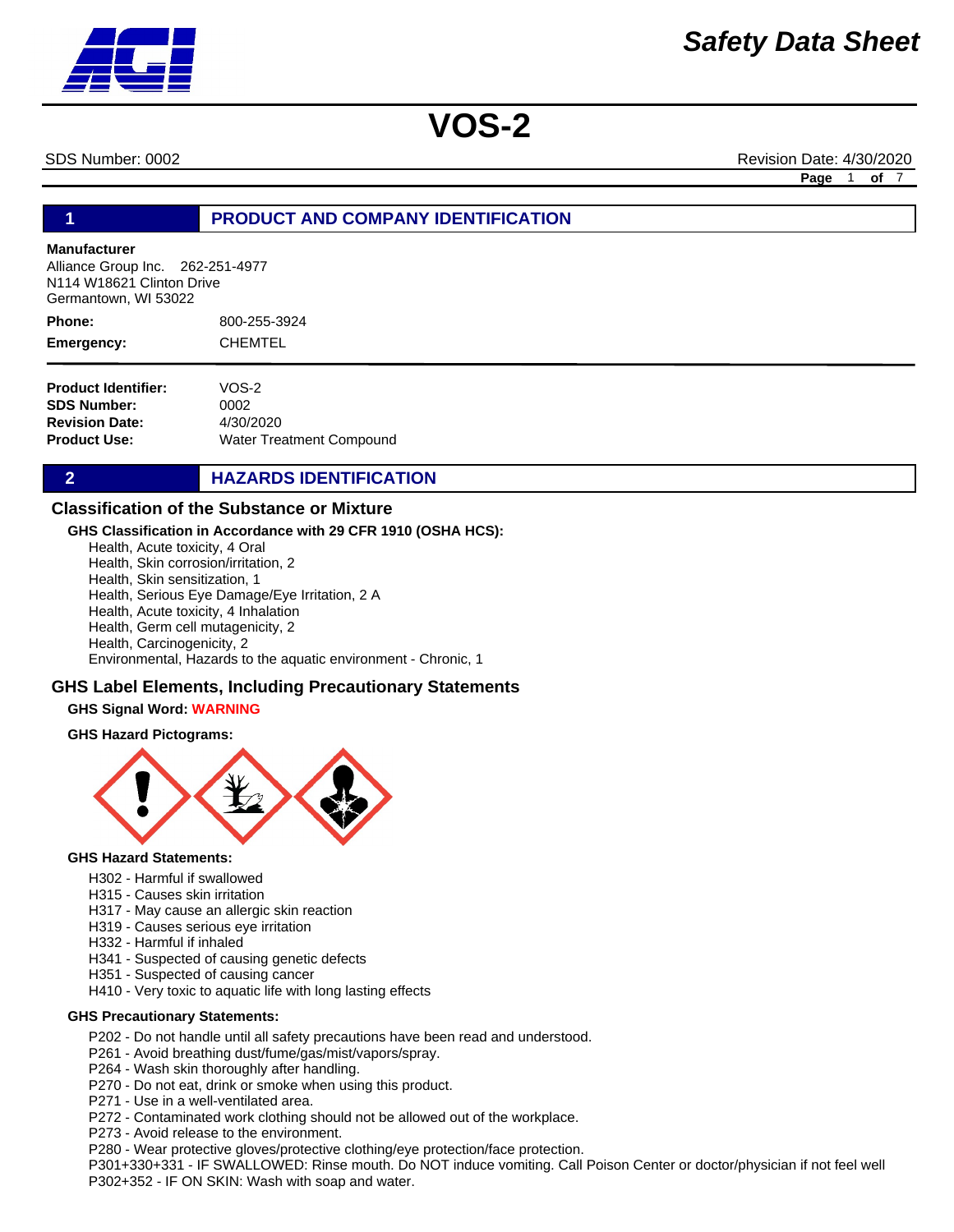

SDS Number: 0002 Revision Date: 4/30/2020 **Page** 2 **of** 7

P304+340 - IF INHALED: Remove victim to fresh air and keep at rest in a position comfortable for breathing. Cll a Poison Center or doctor/physician if you feel unwell

P305+351+338 - IF IN EYES: Rinse continuously with water for several minutes. Remove contact lenses if present and easy to do. Continue rinsing.

P308+313 - IF exposed or concerned: Get medical advice/attention.

P333+313 - If skin irritation or a rash occurs: Get medical advice/attention.

P337 - If eye irritation persists: get medical attention.

P362 - Take off contaminated clothing and wash before reuse.

P405 - Store locked up.

P501 - Dispose of contents/container in accordance with local, regional and international regulations.

#### **Hazards not Otherwise Classified (HNOC) or not Covered by GHS**

| <b>Route of Entry:</b> | Eyes; Inhalation; Ingestion; Skin.                                           |
|------------------------|------------------------------------------------------------------------------|
| <b>Target Organs:</b>  | Eyes; Skin;                                                                  |
| Inhalation:            | Overexposure can cause irritation and inflammation of the respiratory tract. |
| <b>Skin Contact:</b>   | May cause irritation.                                                        |
| <b>Eye Contact:</b>    | May cause eye irritation.                                                    |
| Ingestion:             | May be harmful if swallowed.                                                 |

**HMIS III:** Health = 2(Chronic), Fire = 1, Physical Hazard = 0

| HMIS                   |   |
|------------------------|---|
| <b>HEALTH</b>          | 2 |
| <b>FLAMMABILITY</b>    |   |
| <b>PHYSICAL HAZARD</b> |   |
| PERSONAL PROTECTION    |   |

#### **3 COMPOSITION/INFORMATION OF INGREDIENTS**

\*Substance/Mixture: Mixture

| CAS#                              | $\frac{1}{2}$        | Chemical Ingredients:<br>Chemical Name: |  |
|-----------------------------------|----------------------|-----------------------------------------|--|
| $3710 - 84 - 7$<br>$123 - 31 - 9$ | $4 - 6%$<br>$1 - 3%$ | Diethylhydroxylamine<br>Hydroquinone    |  |

### **4 FIRST AID MEASURES**

| Inhalation:          | If symptoms develop, move victim to fresh air. Give oxygen or artificial respiration if needed. Consult a phsycian.                                                                                                           |
|----------------------|-------------------------------------------------------------------------------------------------------------------------------------------------------------------------------------------------------------------------------|
| <b>Skin Contact:</b> | Promptly flush skin with water for 15 minutes. Remove contaminated clothing immediately. Do not reuse clothing and<br>shoes until cleaned. Consult physician if skin irritation or rash develops.                             |
| Eye Contact:         | Immediately flush eyes with large amounts of water for at least 15 minutes, lifting eyelids occasionally to facilitate<br>irrigation. Consult a physician if irritation persists.                                             |
| Ingestion:           | Do NOT induce vomiting. Rinse mouth with water. If unconscious, take to a hospital or physician. Never induce vomiting<br>or give anything by mouth to an unconscious victim. For spontaneous vomiting, keep head below hips. |

Protection of First Aid Personnel:

No action shall be taken involving any personal risk or without suitable training. It may be dangerous to the person providing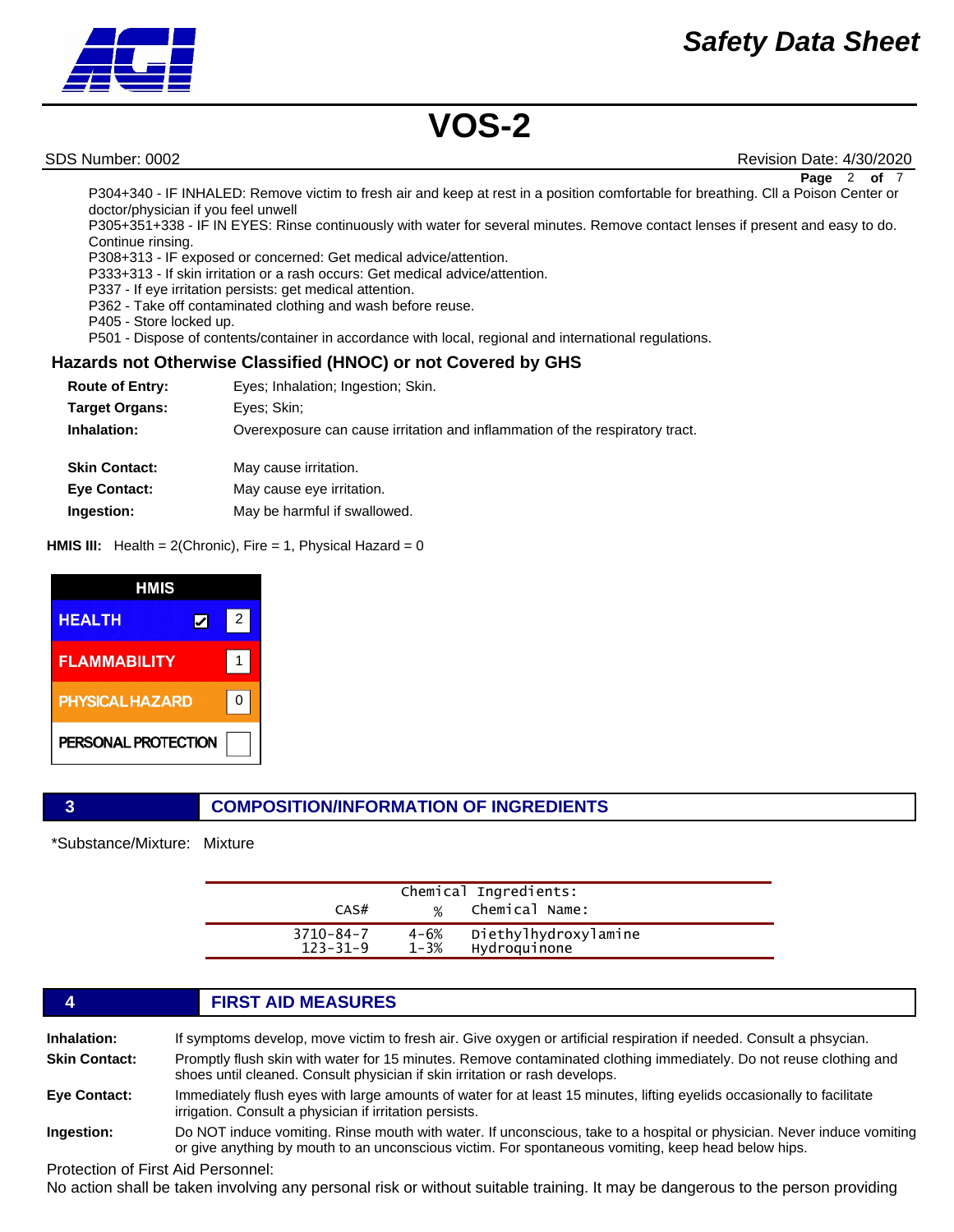## *Safety Data Sheet*



# **VOS-2**

SDS Number: 0002 Revision Date: 4/30/2020

**Page** 3 of

aid to give mouth-to-mouth resuscitation. Wash contaminated clothing thoroughly with water before removing it, or wear gloves. If it is supected that dust, vapor,or gas are still present, the rescuer should wear an appropriate mask or self-contained breathing apparatus.

#### **5 FIRE FIGHTING MEASURES**

| <b>Flammability:</b>       | Not Flammable or Combustible. |
|----------------------------|-------------------------------|
| <b>Flash Point:</b>        | None                          |
| <b>Flash Point Method:</b> | None                          |
| <b>Burning Rate:</b>       | No data available             |
| <b>Autoignition Temp:</b>  | No data available.            |
| LEL:                       | No data available             |
| UEL:                       | No data available             |

Fire Fighting Methods

Evacuate area of unprotected personal. Wear protective clothing including NIOSH Approved self- contained breathing apparatus. Remain upwind of fire to avoid hazardous vapors and decomposition products. Use water spray to cool fire exposed containers and disperse vapors.

#### *Extinguishing Media*

**Suitable:** Use extingushing measures that are appropriate to local circumstances and the surrounding environment. Water spray, CO2, or dry chemical.

**Unsuitable fire extinguisher:** No data available.

**Unusual Fire or Explosion Hazards:** Product may emit toxic gases under fire conditions. Diethylhydroxilamine (DEHA) vapor is heavier than air and may travela considerable distance to a source of ignition and flash back.

#### **6 ACCIDENTAL RELEASE MEASURES**

#### **Personal Precautions**

Evacuate area. Use personal protective equipment. Avoid breathing vapors, mist or gas. Ensure adequate ventilation.

#### **Environmental Precautions**

Prevent further leakage or spillage if safe to do so. Do not let products enter drains. Discharge into the environment must be avoided.

#### **Spill**

Keep upwind of leak or spill. Soak up with inert absorbent material and dispose of as hazardous waste. Keep in suitable, closed containers for disposal. Flush remaining area with water to remove trace residue and dispose of properly. Avoid direct discharge to sewers and surface waters. Notify authorities if entry occurs. Use non-sparking tools and equipment.

|                              | <b>HANDLING AND STORAGE</b>                                                                                                                                                                                               |
|------------------------------|---------------------------------------------------------------------------------------------------------------------------------------------------------------------------------------------------------------------------|
| <b>Handling Precautions:</b> | Avoid contact with eyes, skin, or clothing. Avoid breathing vapors or mist. Wash thoroughly after<br>handling. Do not eat, drink, or smoke in work area.                                                                  |
| <b>Storage Requirements:</b> | Store in cool/dry area. Keep away from sunlight, heat, sparks, and flames. Keep away from incompatible<br>materials. Keep container tightly closed. Do not store in unlabeled or mislabeled containers. Do not<br>freeze. |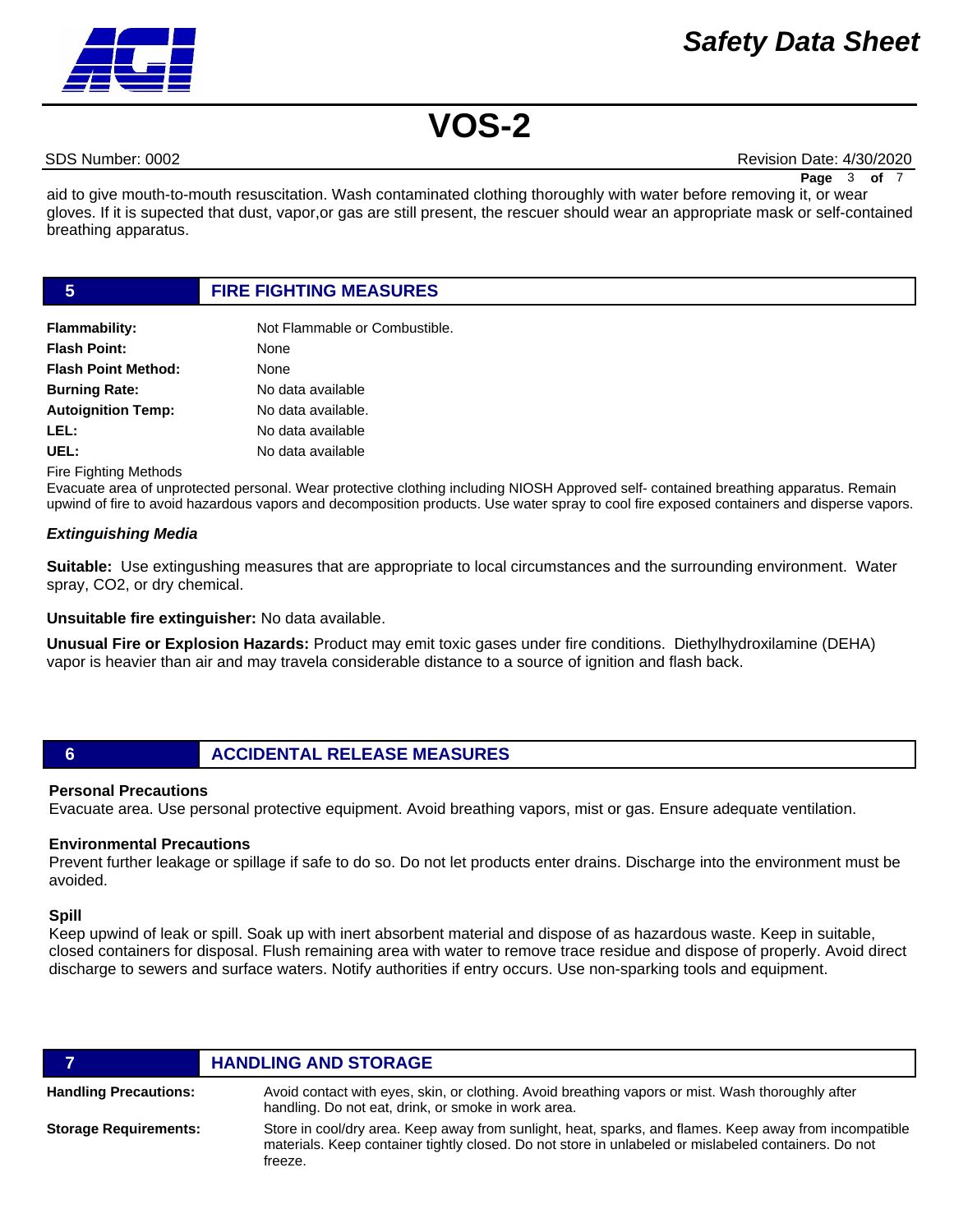SDS Number: 0002 Revision Date: 4/30/2020

|                                             |                                                     |                                                      |                                                                                                                                                                                                                                                                                                               | Page<br>4<br>of $7$ |
|---------------------------------------------|-----------------------------------------------------|------------------------------------------------------|---------------------------------------------------------------------------------------------------------------------------------------------------------------------------------------------------------------------------------------------------------------------------------------------------------------|---------------------|
| 8                                           | <b>EXPOSURE CONTROLS/PERSONAL PROTECTION</b>        |                                                      |                                                                                                                                                                                                                                                                                                               |                     |
| <b>Engineering Controls:</b>                |                                                     | avoid overexposure. Maintain adequate ventilation.   | Local exhaust ventilation or other engineering controls are normally required when using this product to                                                                                                                                                                                                      |                     |
| <b>Personal Protective</b><br>Equipment:    | Hygiene Measures<br>at the end of workday.          |                                                      | Handle in accordance with good industrial hygiene and safety practice. Wash hands before breaks and                                                                                                                                                                                                           |                     |
|                                             | Respiratory<br>respirator.                          |                                                      | Where risk assessment shows air-purifying respirators are appropriate use a full-face respirator with<br>multi-purpose combination (US) or type ABEK (EN 14387) respirator cartridges as a backup to<br>engineering controls. If the respirator is the sole means of protection, use a full-face supplied air |                     |
|                                             | Eyes and Face                                       |                                                      | Wear chemical safety goggles while handling this product. Wear additional eye protection such as a face<br>shield when the possibility exists for eye contact with splashing or spraying liquid or airborne material.                                                                                         |                     |
|                                             | <b>Skin</b>                                         | Protective gloves: gauntlet-type, neoprene, nitrile. | Prevent contact with this product. Wear gloves and protective clothing depending on conditions of use.                                                                                                                                                                                                        |                     |
| <b>Component</b>                            | <b>OSHA PEL</b>                                     | <b>ACGIH TWA/TLV</b>                                 |                                                                                                                                                                                                                                                                                                               |                     |
| <b>Hydroquinone</b><br>Diethylhydroxylamine | $2 \text{ mg/m}3 - \text{TWA}$<br>No data available | 1 mg/m $3$ -TWA<br>2 ppm - TWA                       |                                                                                                                                                                                                                                                                                                               |                     |

### **9 PHYSICAL AND CHEMICAL PROPERTIES**

| Appearance:                              | Tan to brown       |                              |                    |
|------------------------------------------|--------------------|------------------------------|--------------------|
| <b>Physical State:</b>                   | Liquid             | Odor:                        | Mild Amine.        |
| <b>Odor Threshold:</b>                   | No data available. | <b>Molecular Formula:</b>    | No data available  |
| <b>Particle Size:</b>                    | No data available  | Solubility:                  | Complete.          |
| <b>Spec Grav./Density:</b>               | $0.995 - 1.05$     | <b>Softening Point:</b>      | No data available  |
| <b>Viscosity:</b>                        | No data available. | <b>Percent Volatile:</b>     | No data available. |
| <b>Saturated Vapor</b><br>Concentration: | No data available  | <b>Heat Value:</b>           | No data available  |
| <b>Boiling Point:</b>                    | No data available  | <b>Freezing/Melting Pt.:</b> | $25^{\circ}$ F     |
| <b>Flammability:</b>                     | No data available. | <b>Flash Point:</b>          | No data available  |
| <b>Partition Coefficient:</b>            | No data available  | Octanol:                     | No data available  |
| <b>Vapor Pressure:</b>                   | No data available. | <b>Vapor Density:</b>        | >1                 |
| pH:                                      | $8.0 - 9.0$        | VOC:                         | No data available  |
| Evap. Rate:                              | No data available. | <b>Bulk Density:</b>         | No data available  |
| <b>Molecular weight:</b>                 | No data available  | <b>Auto-Ignition Temp:</b>   | No data available. |
| Decomp Temp:                             | No data available. | UFL/LFL:                     | No data available  |

Lower Explosion Limits: 1.8- 6.7 Upper Explosion Limits: 10.8-11.7

### **10 STABILITY AND REACTIVITY**

**Reactivity:** No data available **Chemical Stability: Conditions to Avoid: Materials to Avoid:**

Product is stable under normal conditions. Minimize exposure to air and light. Hydroquinone will oxidize to quinone. Avoid overheating Strong oxidizing agents and strong acids,This product is incompatible with carbon steel, copper, and

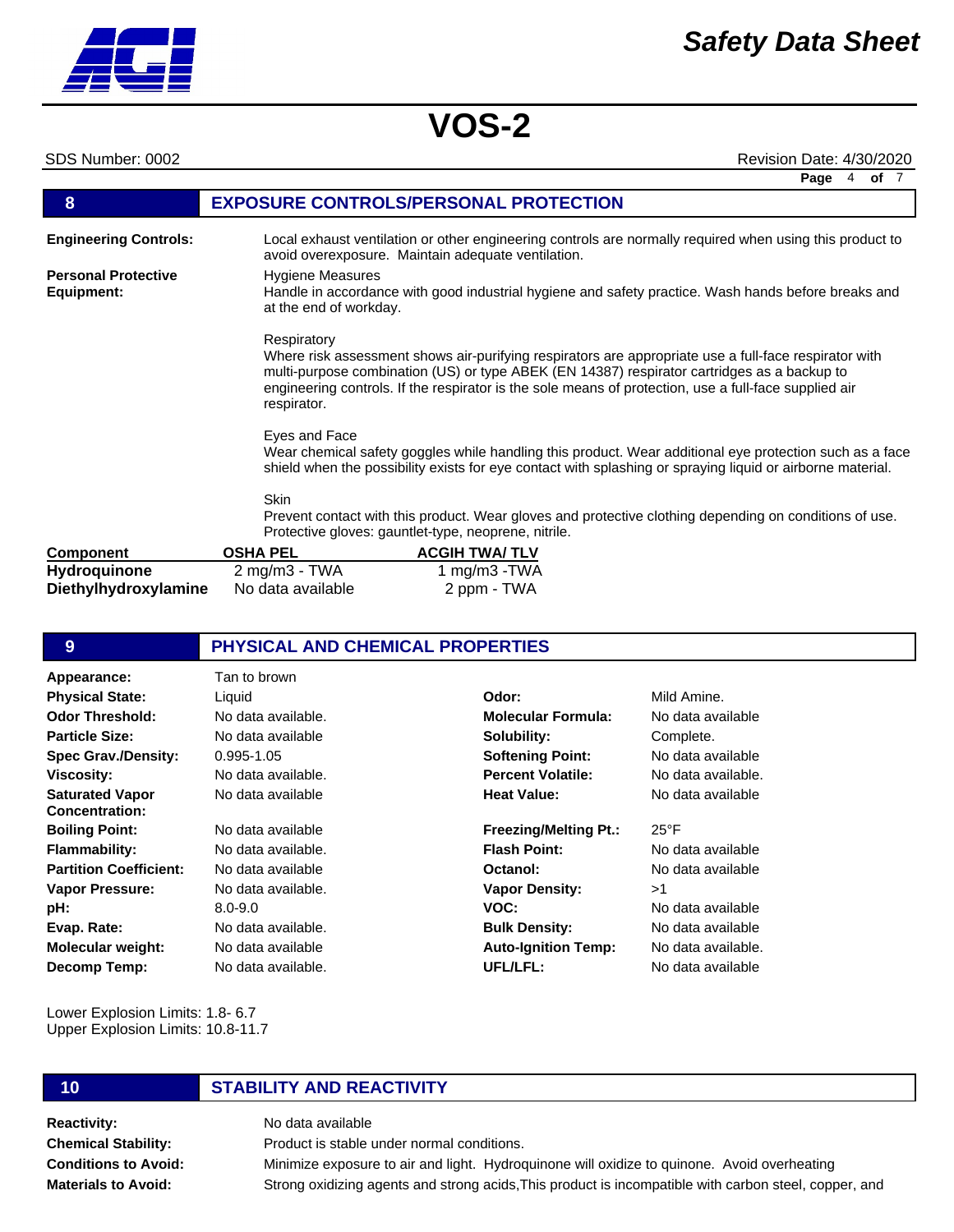

| SDS Number: 0002 |  |
|------------------|--|

Revision Date: 4/30/2020

**Page** 5 **of** 7

|                                  | PVC (polyvinylchloride).                                                                                       |
|----------------------------------|----------------------------------------------------------------------------------------------------------------|
| <b>Hazardous Decomposition:</b>  | Carbon oxides, nitrogen oxides, ammonia. Nitrogen oxide can react with water to form corrosive nitric<br>acid. |
| <b>Hazardous Polymerization:</b> | Will not occur.                                                                                                |

**11 TOXICOLOGICAL INFORMATION**

#### **Toxicity Data:**

Eye Effects: Causes seroius eye irritation. May cause: blurred vision, redness, pain and tearing.

- » Diethylhydroxilamine = Eyes No data available
- » Hydroquinone = Eyes No data available

Skin Effects: Causes irritation. Prolonged and repeated exposure to dilute solutions may cause irritation, redness, pain and drying and cracking of the skin. Hydroquinone is an active allergen so repeated and prolonged exposure may cause skin sensitization.

- » Diethylhydroxilamine = Dermal LD50 Rabbit 1300 mg/kg
	- Skin Corrosion/irritaton Rabbit mild skin irritation 24H
- » Hydroquinone = Dermal LD50 Rabbit > 2000 mg/kg Skin Corrosion/irritaton - no data available

Inhalation Effects: May cause irritation of the nose and respiratory tract. Effects may be delayed. Headaches, dizziness, nausea, and cyanosis may result from over-exposure to vapor.

- » Diethylhydroxilamine = Inhalation LC50 Rat 3140 ppm
- » Hydroquinone = Inhalation LC50 No data available

Ingestion Effects: May cause discomfort, nausea, vomiting, diarrhea if swallowed. Based on the Acute LD50 values of the components, this product is considered slightly toxic by ingestion.

- » Diethylhydroxilamine = Oral LD50 Rat 2190 mg/kg
- » Hydroquinone = Oral LD50 Rat 367 mg/kg

#### **Carcinogenicity**

(Hydroquinone) IARC3: Group 3 - Not classifiable as to its carcinogenicity to humans

#### **Mutagenicity**

(Diethylhydroxylamine) Human- leukocyte - unscheduled DNA synthesis (Hydroquinone) Lab experiments have shown mutagenic effects

### **Teratogenicity**: No data available

#### **Fertility Effects**

(Diethylhydroxylamine) Reproductive toxicity - Rat - parenteral

**12 ECOLOGICAL INFORMATION** 

### **ECOTOXICITY**

Toxicity to fish

» LC50 - Oncorhynchus mykiss (rainbow trout) - 0.04 - 0.1 mg/l - 96.0 H (Hydroquinone)

Toxicity to daphnia and other aquatic invertebrates

- » EC50 Daphnia magna (Water flea) 0.13 mg/l 48 (Hydroquinone)
- » EC50 Daphnia magna (Water flea) 110.5 mg/l 48H (Diethylhydroxylamine)

An environmental hazard cannot be excluded in the event of unprofessional handling or disposal. Very toxic to aquatic life.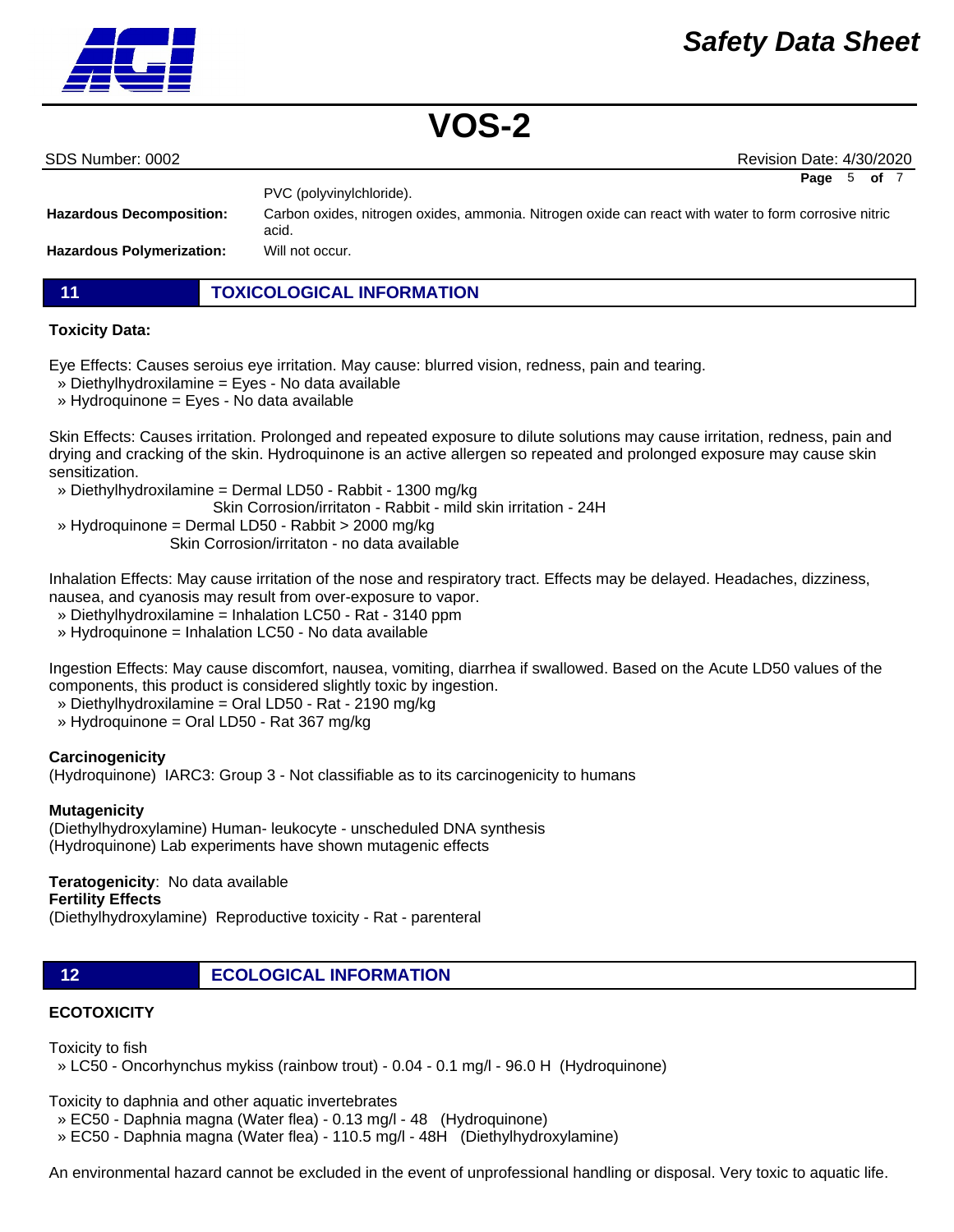SDS Number: 0002 Revision Date: 4/30/2020 **Page** 6 **of** 7

### **13 DISPOSAL CONSIDERATIONS**

Dispose of in accordance with local, state, and federal regulations. Since emptied containers retain product residue, follow label warnings even after container is emptied.

RCRA: This material is not listed as a hazardous waste if and when it is discarded.

### **14 TRANSPORT INFORMATION**

Not DOT regulated as a hazardous product.

#### **15 REGULATORY INFORMATION**

This product does not contain chemicals known to the State of California to cause cancer, birth defects, or other reproductive harm.

#### **FEDERAL REGULATIONS**

TSCA Inventory Status: All components of this product are listed "Active" on the Toxic Substances Control Act (TSCA) 8 (b) Inventory.

CERCLA / SARA Emergency Reporting A spill or release of this material may trigger the emergency release reporting requirements under CERCLA (40 CFR Part 300) and/or SARA Title III (40 CFR Part 355). State or local reporting requirements may differ from federal requirements.

 **» Hydroquinone reporting amount = 100 lbs.**

Clean Water Act (CWA): The following chemicals are listed under Section 311 as hazardous substances requiring the submission of a National Pollutant Discharge Elimination System (NPDES) permit application to EPA. » **No components listed**

RCRA: The requirements of the federal hazardous waste regulations do not appy uness the waste fails to pass any of EPA's four tests for determining hazardous wastes.

#### **» No components listed**

#### **STATE REGULATIONS**

**California- Proposition 65**: This product does not contain any chemicals known to the State of California to cause cancer and/or reproductive harm

**Massachusetts - RTK Substances:** The following components are listed: Hydroquinone (CAS# 123-31-9)

**New Jersey - RTK Substances:** The following components are listed: Diethylhydroxylamine (CAS# 3710-84-7), Hydroquinone (CAS# 123-31-9)

**Pennsylvania - RTK Substances:** The following components are listed: Diethylhydroxylamine (CAS# 3710-84-7), Hydroquinone (CAS# 123-31-9)